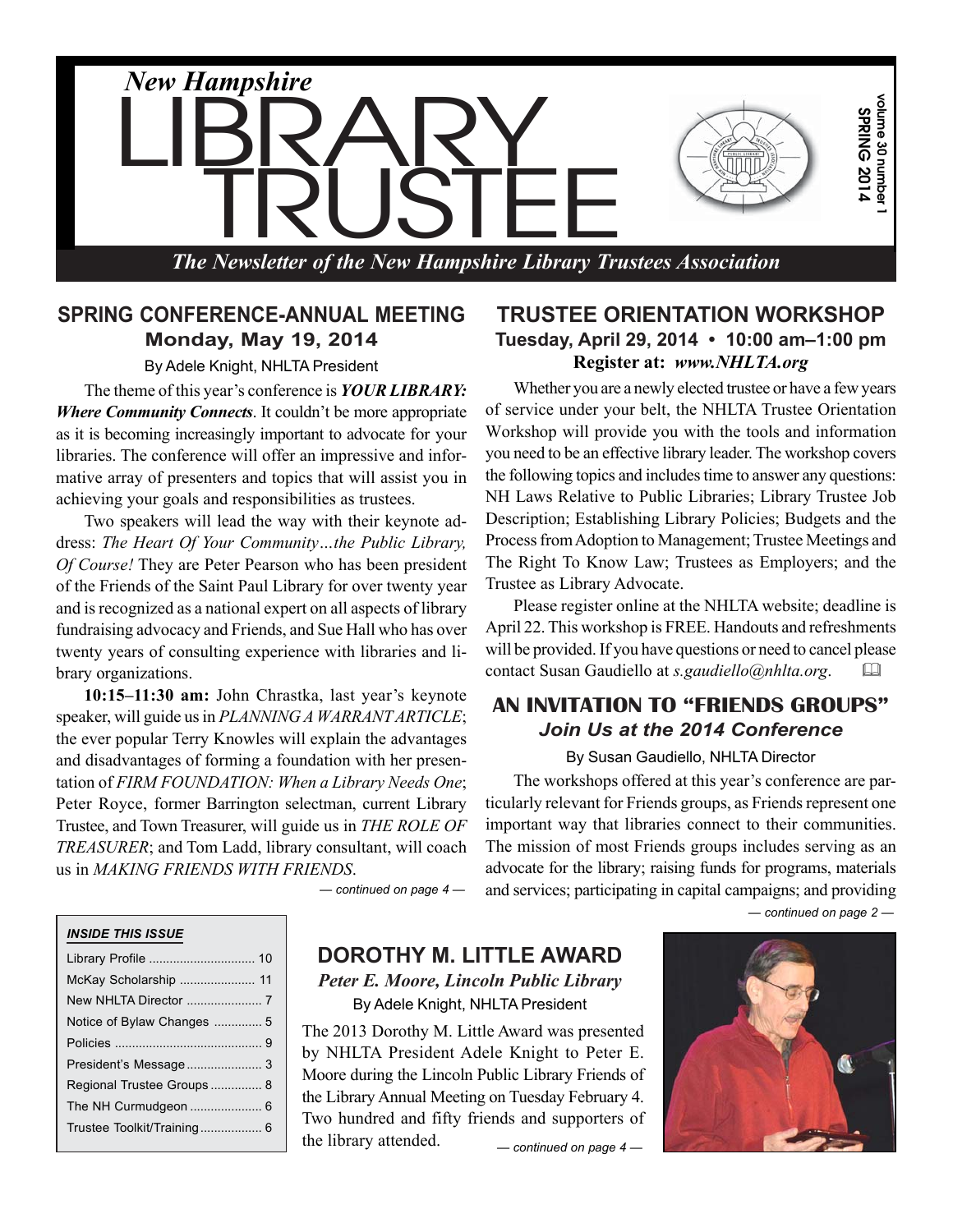### **BENEFITS TO NHLTA MEMBERSHIP Invitation to "Friends"** continued from page 1

Have you thought recently about what a bargain your membership in the NHLTA really is? The Association is dedicated to providing educational opportunities for all trustees in several ways. We offer a detailed trustee's manual covering numerous subjects pertinent to trustees, orientation programs for newly elected trustees, and numerous relevant workshops at the Annual Conference. The NHLTA also maintains a regularly updated website at *www.NHLTA.org*, and a quarterly newsletter mailed to all libraries and member trustees and posted on the website. There is an on-line LISTSERV forum at *nhlta-l@maillist2.nh.gov* for trustees to ask questions and get timely responses from NHLTA Directors or other knowledgeable trustees around the state.

Your Association is your legislative watchdog, constantly reviewing pending legislation as to how it might affect libraries and keeping you informed when your voice or presence at a hearing might make a difference.

The NHLTA can also be thought of as a clearinghouse and forum for sharing state-wide experiences with policies, procedures, employee handbook approaches, new ideas for library programs, etc. Just send us a query or suggestion on the LISTSERV, contact us through the website or e-mail one of the directors on the list below.

#### *We welcome new voices and ideas.*

There are opportunities to serve libraries in general by volunteering to serving on an NHLTA committee or by applying for a position on the NHLTA Board of Directors. For more information please contact Adele Knight, President, at *a.knight@NHLTA.org* or Loring Webster, Vice President, at *l.webster@NHLTA.org*.

Your NHLTA Board of Directors

*NOTE: Dues notices will be mailed April 1.* 

volunteers for library events and day-to-day activities. As separate organizations, Friends groups operate efficiently and work collaboratively with trustees, staff and others. Some workshops that will help Friends become more effective as key partners for their libraries:

**Advocacy:** Planning a Warrant Article (#1), Campaigning for a Warrant Article (#2), Engaging Local Celebrities (#9), How to Fight for the Library...and Not with the Town (#11)

**Fund-Raising and Building Plans:** The Personal Ask (#10), Brick & Mortar and Armchairs (#7)

**Working Effectively**: Making Friends with Friends (#4), Great Teams, Great Meetings, Great Results (#8)

NHLTA is extending to members of Friends groups the discounted membership registration fee. NHLTA also offers scholarships for those who need financial assistance.

We hope to see many Friends at the conference, so be sure to encourage *YOUR* Friends group to attend. 

#### **Maintaining Friends Groups' 501(c)(3) Status**

"Most Friends of the Library groups do not make enough money to meet the filing requirements of the form 990 or 990EZ with the Internal Revenue Service, **BUT they still have to file the 990-N on an annual basis** or the IRS will revoke their tax-exempt status. If a Friends group has lost its 501(c)(3) status for failure to file the 990-N, it will have to start all over again and reapply for tax-exempt status. Friends may also get help with their IRS filing questions from a Taxpayer Advocates Office."

*Terry Knowles, Assistant Director, Charitable Trusts Unit NH Department of Justice* For links to the IRS forms, please go to the NHLTA website at: *www.nhlta.org/nhlta/friends.asp*.

### **BOARD OF DIRECTORS**

**Adele Knight, President** Dublin • *a.knight@nhlta.org*

**Loring Webster, Vice-President** Brookline • *l.webster@nhlta.org*

**Carol Snelling, Secretary** Holderness • *c.snelling@nhlta.org*

**Mark Branoff, Treasurer** Windham • *m.branoff@nhlta.org*

**Conrad Moses, Past-President** East Kingston • *c.moses@nhlta.org* **Martin Davis** Claremont • *m.davis@nhlta.org*

**Susan Young Gaudiello** Barrington • *s.gaudiello@nhlta.org*

**David Hallenbeck** Amherst • *d.hallenbeck@nhlta.org*

**Constance Kirwin** Antrim • *c.kirwin@nhlta.org* **Karen Sheehan Lord** Manchester • *ks.lord@nhlta.org*

**Edward Moran** Bedford • *e.moran@nhlta.org*

**David Simpson Jr** Peterborough • *d.simpson@nhlta.org*

**Lillian Edelmann**, *Emeritus Director* Bow • *l.edelmann@nhlta.org*

*New Address:* NHLTA, 53 Regional Drive, Suite 1, Concord, NH 03301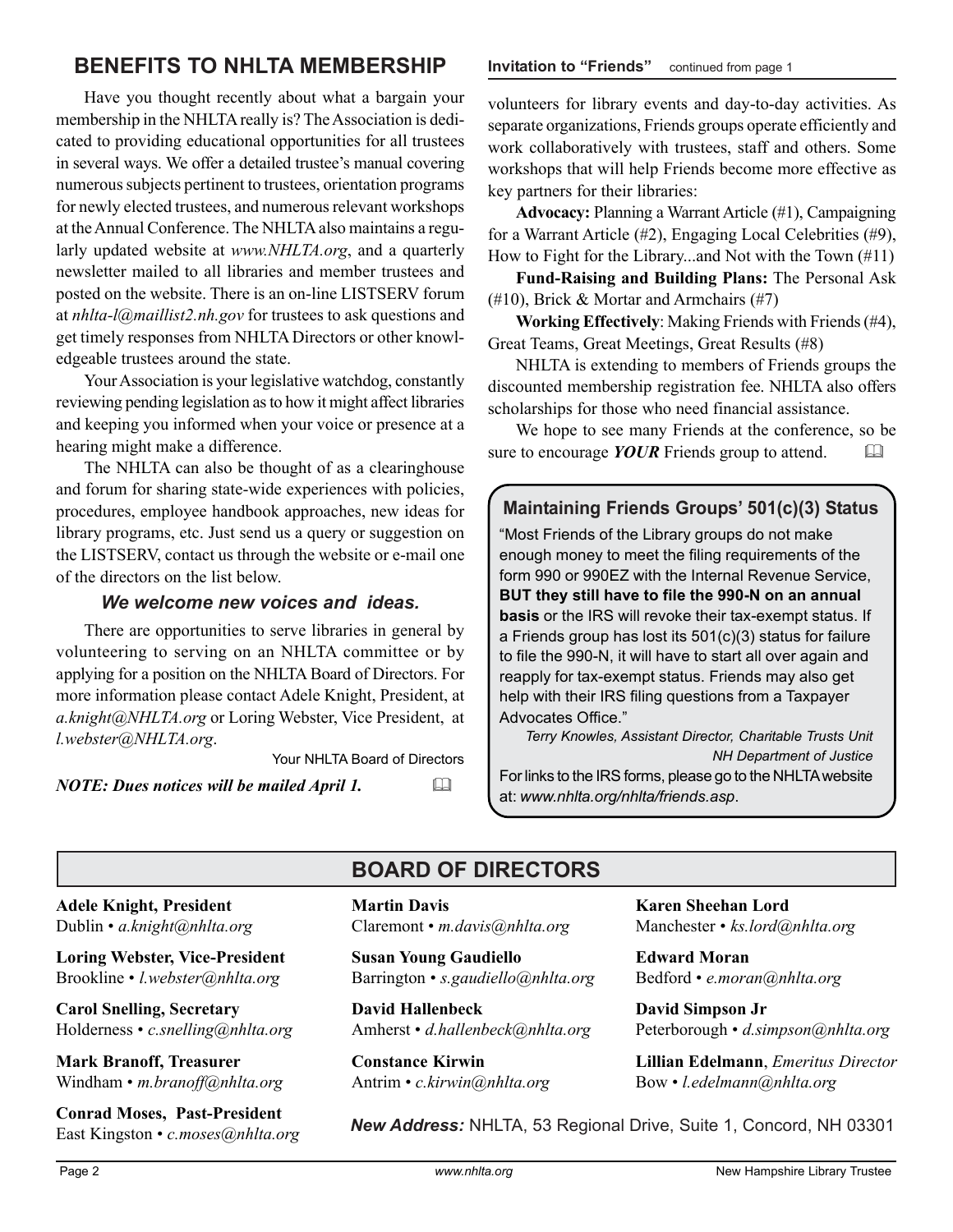

# **MESSAGE FROM THE PRESIDENT. . .**

#### *Honoring Those Special Contributors Who Connect the Library to the Community*

It is never too early to begin thinking about that special trustee or library director or

library that you would like to nominate for one of the NHLTA Annual Awards. These awards are presented to individuals or groups who have contributed to the excellence of New Hampshire libraries and have given exemplary library service to their community. As one member of the NHLTA Executive Committee that reads and considers all the many nominations, I can tell you we face some difficult choices in naming a winner in any of these categories. Yet I do urge more of you to submit your nomination for any of the following: Library of the Year, Lillian Edelmann Trustee of the Year, Library Director of the Year, Special Service Contribution Award, Dorothy M. Little Award, and Sue Palmatier Award for Outstanding Support by a "Friends of the Library" Group.

It is indeed a pleasure to read all your comments and your reasons for the nominations. Often, testimony and words of appreciation from patrons are included with the nominations. They demonstrate just how much the library and staff means to the community. We learn so much about your libraries, programs, offerings, and staff from the things you mention. And when readers of the NHLTA newsletter and viewers of the website learn about your many accomplishments they probably think—this is something we could do too. When the local press is invited to the award ceremonies, the ensuing press releases further advocate your good works. Talk about advocacy for your library—what better way to achieve recognition for your library than to be chosen to receive an award and have it publicized?

It has been a wonderful experience these past few years for me and other NHLTA Directors to visit the libraries and present the awards. The support of the library is demonstrated by the many attendees at these events who have come to pay their respects to the library, director and staff. State Representatives, mayors, councilmen, selectmen and Friends often share their admiration for the honorees with words of gratitude, and even proclamations.

So, while you are in the mindset of NHLTA Annual Award, I will briefly list some of the criteria: The Lillian Edelmann **Trustee of the Year** embodies the characteristics of a library trustees as outlined in the NHLTA manual.

If you do not have a manual at your fingertips, you can access it on the NHLTA website: *www.nhlta.org*. The **Library Director of the Year** exhibits professionalism, leadership and outstanding performance and has made notable contributions toward fulfilling the mission and goals of the library. The **Special Library Service Contribution** award is presented to an individual or group, other than staff or board members, who have given outstanding service to New Hampshire public libraries for at least three years. The Sue Palmatier Award for Outstanding Support by a **"Friends of the Library"** Group is offered to recognize the tremendous value of Friends of the Library. The **Dorothy M. Little Award** recipient has demonstrated sustained, extraordinary public library advocacy and activism. And, the **Library of the Year** has demonstrated expansion and improvement of services and technology, developed partnerships with other community organizations, and has proven value to the community measured by relationships with and support from town officials and members of the community.

A full description of the 2014 NHLTA Award Criteria will be mailed to every NHLTA member in April. The deadline for submitting nominations is July 31, 2014. It's time to think about your nomination now.

Adele Knight *a.knight@nhlta.org*

### Make A Difference: Volunteer!

NHLTA is offering an opportunity to trustees to apply their skills in support of the mission and activities of the Association. The Board of Directors is an allvolunteer group of current and former library trustees. We need volunteers to work on a project-by project basis and on a long-term basis as sitting members of the board.

For information on how to volunteer with the NHLTA, please contact Loring Webster at *l.webster@nhlta.org* or Adele Knight at *a.knight@nhlta.org* with an estimate of the time you can offer, areas of interest, special skills, and degree of passion for libraries!

*If you are passionate about libraries and want to make a difference—step up and volunteer.*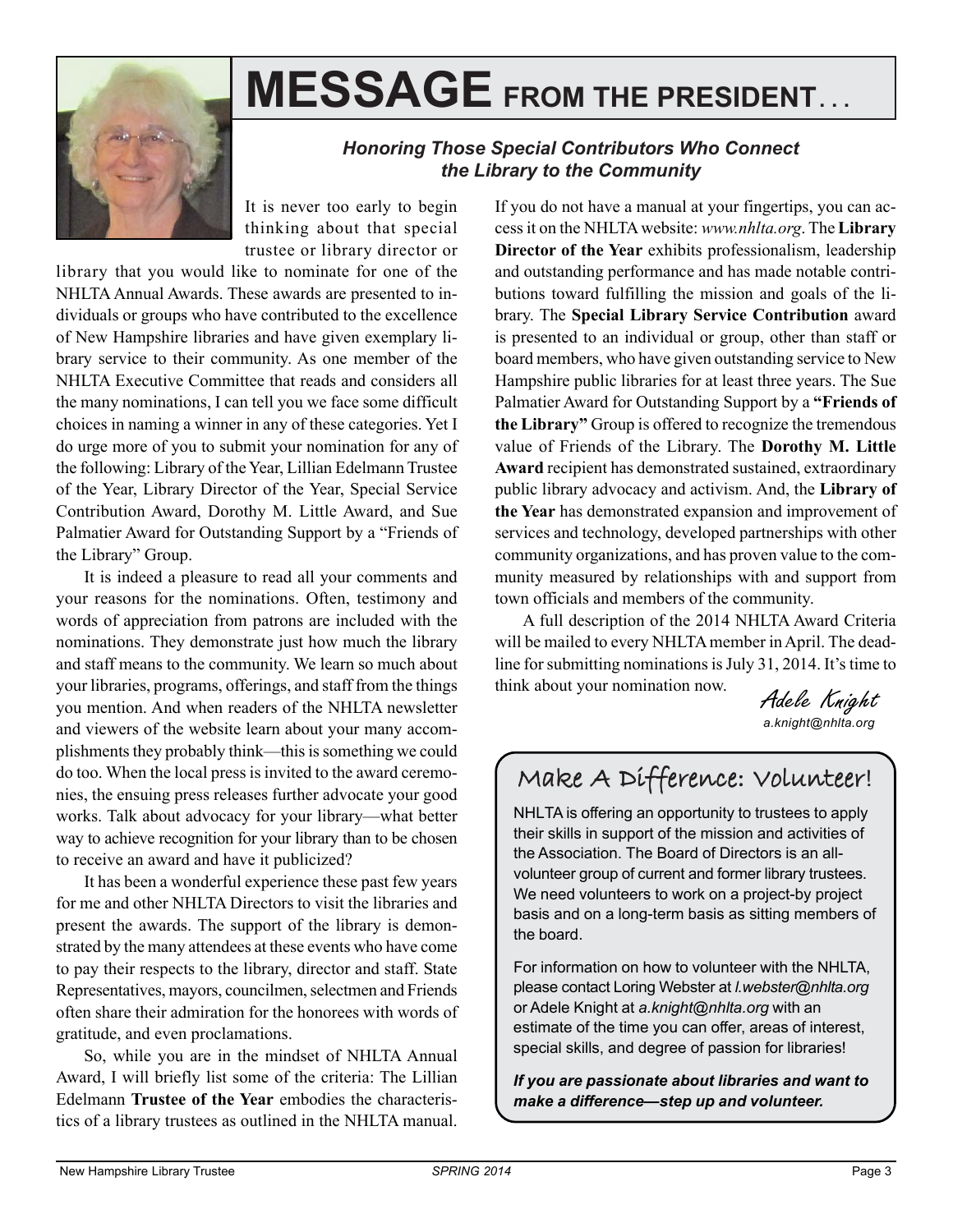Recipients of the Dorothy M. Little Award are nominated because they have demonstrated sustained, extraordinary public library advocacy and activism. The Lincoln Public Library Trustees nominated Peter E. Moore for this award because they felt no one has personified the goals and ideals of the library in the past 20 years more than Peter. He is considered the community's best local resource.

Peter served as a Lincoln Public Library Trustee from 1993 to 2012. He was a founding member of the Friends of The Lincoln Library, and continues to be a part of that group. Beginning in 1994, Peter and library director Carol Riley spearheaded the campaign to triple the size of the library. Peter was involved in all phases of the project from working with various state and local agencies to fundraising and overseeing construction. The new space was unveiled in 1996 but Peter and the board of trustees continued their work to add a meeting room.

Peter is a staunch supporter of all libraries and Friends organizations. In his capacity as a Select Board member from 2003 to 2012, Peter was a strong advocate for the library and made it his mission to ensure that the library was seen by the Board of Selectmen as a significant and essential service provided to the community. Congratulations Peter.

Another accolade for the library was mentioned by Joanne Nichols, President of the Friends group. According to a recent survey by Library Journal, the Lincoln Public Library has been named a five star library for the 3<sup>rd</sup> year in a row, making it one of the best public libraries in the state. Results are based on circulation, circulation per capita, program attendance, visits per capita and public internet use per capita. It is the only library in the state to receive this five star distinction.

After the meeting and presentation of the Dorothy M. Little Award, attendees at the event were treated to entertainment by Boston's North Shore Acappella group making this an evening to remember.

### **UNIQUE PROGRAMS FOR CHILDREN** *Derry Public Library*

**Cooking Club for Teens:** Join us every other Tuesday to make some delicious food, hang out with friends and eat snacks. We will be celebrating the winter with hearty and comforting recipes, such as, Stacked Grilled Cheese Sandwiches, Potato Leek Soup with Crostini, and Baked Ziti, along with classic sweets like Chocolate Chip Cookies and Ginger Snaps.

*Now that's a program I'd like to attend!* — *Editor*

**11:45 am–1:00 pm:** We will hear from John Chrastka again as he leads us in *CAMPAIGNING FOR A WARRANT ARTICLE: Getting to Yes*; Terry Knowles will present the always well attended *THE OTHER MONEY: Beyond the Town Budget*; Douglas Bencks, University Architect at UNH and Chair of the Durham Public Library Board of Trustees, who oversaw the planning and construction of their new library, will talk about *BRICKS & MORTAR & ARMCHAIRS: Designing a Library to Foster Community*; and Peter Pearson's and Sue Hall's *ALL ABOARD!: Great Teams-Great Meetings-Great Results* has lots of "value added" for everyone.

**2:45–4:00 pm:** *CULTIVATING THE WHO'S WHO: Engaging Local Celebrities in Your Mission*, offered by Peter Pearson and Sue Hall will provide steps to get you started; Sandra Mitchell, who has been involved in nonprofit fundraising for over three decades, will explore *THE PER-SONAL ASK: Moving from Resistance to Results*; Learn *HOW TO FIGHT FOR THE LIBRARY (and not with the Town): Collaborating with Town Officials* by attending this workshop given by Melissa Prefontaine, Langdon Library Trustee from Newington who helped to successfully petition for a 45% increase in their library's annual budget; Kate DeForest, NHLTA legal advisor, will address specific obligations and duties of library trustees with *THE ABCs of RSAS: Library Trustees and Library Law*.

#### *REGISTRATION*

Register by mail to: NHLTA Conference Registration, 53 Regional Drive Suite 1, Concord NH 03301. Phone or e-mail is not accepted. Extra forms are available on the NHLTA website: *www.nhlta.org*.

If you have any questions, please contact Carol Snelling, Education Committee, at *c.snelling@nhlta.org*. Scholarships are available. Applications forms can be downloaded from *www.nhlts.org* and mailed to Mark Branoff, Nesmith Library, 8 Fellows Road, Windham NH 03087. Scholarship application deadline is April 28, 2014.

#### *DISCOUNT LODGING*

A block of overnight rooms has been set aside at the Grappone Courtyard connected to the conference site. The room rate is \$85 per night; the special rate code is "NHLC." Reservation deadline is April 28. Call 603-225-0303.

#### *NEW VENUE FOR CONFERENCE*

The 2014 Spring Conference will take place at the Grappone Conference Center, 70 Constitution Avenue, Concord NH. Directions are available on their website: *www.grapponeconferencecenter.com*.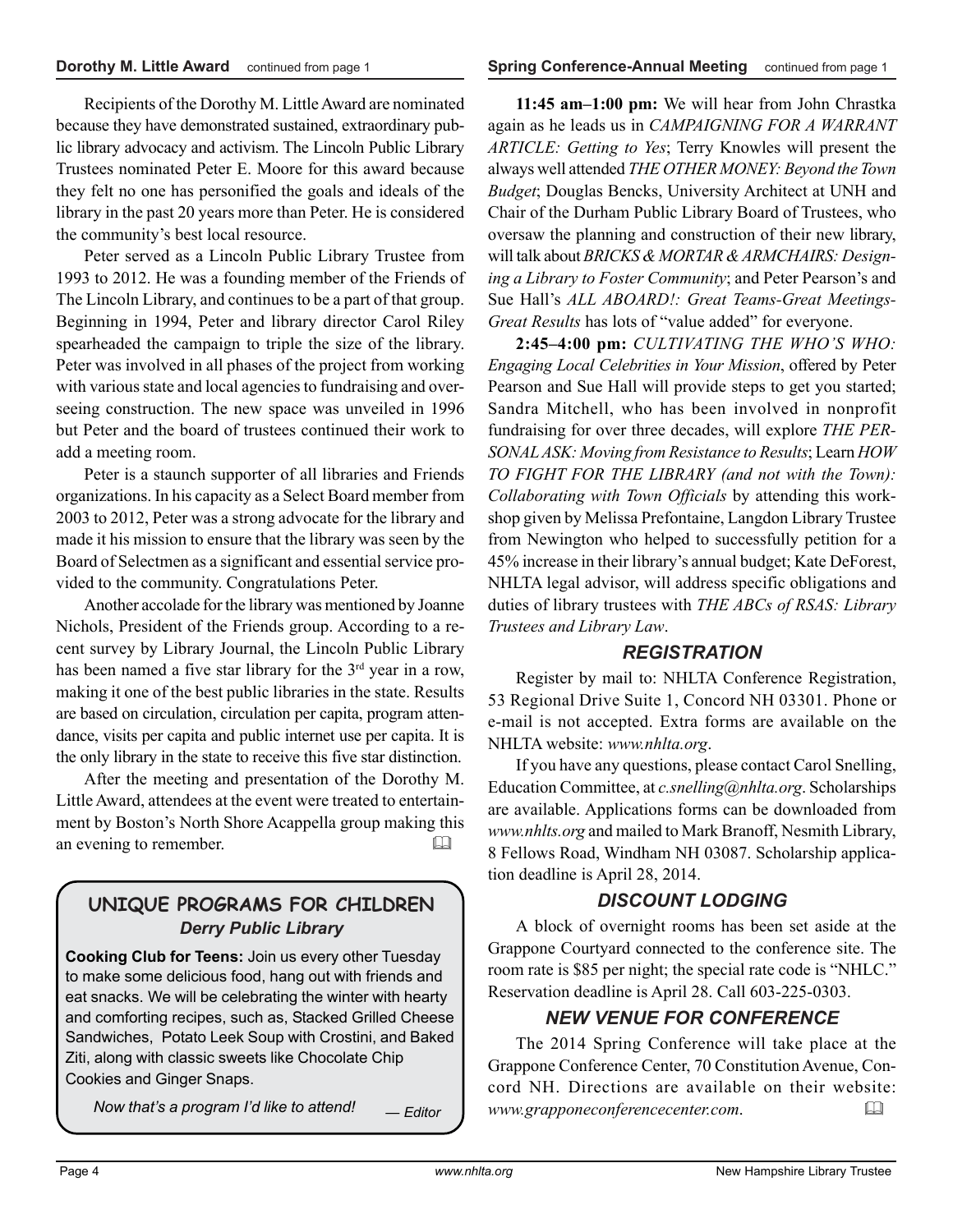### **NOTICE TO ALL NHLTA MEMBERS**

April 1, 2014

Per by-law Article X, this is notification of the proposed amendments to the NHLTA bylaws. The Board of Directors voted to recommend the changes at the February 12, 2014 and March 5, 2014 meetings.

The previous bylaw, identified by regular type, is followed by the new bylaw in bold italic type.

The complete list of by-laws is on the NHLTA website: *www.nhlta.org.* Please be prepared to discuss and vote on the amendments at the annual meeting on May 19, 2014.

Adele Knight, President

#### **NEW HAMPSHIRE LIBRARY TRUSTEES ASSOCIATION BYLAWS**

#### **ARTICLE III: Officers and Duties**

**Section 2:** The Officers shall be elected annually by and from the Board of Directors following the Annual Meeting. The officers shall serve not more than three (3) consecutive terms in the same office. An officer vacancy shall be filled by and from the Board.

**Section 2:** *The Officers shall be elected annually by and from the Board of Directors following the Annual Meeting. Terms of office will be effective as of July 1. An officer vacancy shall be filled by and from the Board.*

#### **ARTICLE IV: Board of Directors**

Section 1: The Board shall consist of the officers (4), a past president, and ten (10) other Directors. The Board shall meet on a regular basis.

**Section 1:** *The Board shall consist of the officers (4), a past president, and not more than ten (10) other Directors. The Board shall meet on a regular basis.*

**Section 2:** The Directors shall be elected to rotating terms of two (2) years, and no Director may serve more than four (4) consecutive terms.

**Section 2:** *The Directors shall be elected to a term of two (2) years effective as of July 1. No Director shall serve more than four (4) consecutive elected terms. The Governance Committee shall recommend a slate of nominees to be approved by the Board of Directors prior to the annual meeting.*

**Section 8:** Nine (9) voting members of the Board shall constitute a quorum at any regular or special meeting of the Board.

**Section 8:** *A simple majority of voting members of the Board shall constitute a quorum at any regular or special meeting of the Board.*

**Section 9:** A special meeting of the Board may be called any time by the President or by nine (9) members of the Board, providing notice has been sent to Board members at least ten (10) business days in advance.

**Section 9:** *A special meeting of the Board may be called any time by the President or by two-thirds* **( 2 / 3 )** *of the members of the Board, providing notice has been sent to Board members at least ten (10) business days in advance.*

#### **ARTICLE V: Committees of the Board of Directors**

**Section 1:** Standing Committees shall consist of Executive, Communications, Education, Finance, Legislative, and Governance. The chairs of standing committees appointed by the President shall consist of members of the Board. Any Committee may, at its discretion, seek advisory assistance from the membership or other individuals with relevant knowledge.

**Section 1:** *Standing Committees shall consist of Executive, Communications, Education, Finance, Legislative, Governance, and Technology. The chairs of standing committees appointed by the President shall consist of members of the Board. Any Committee may, at its discretion, seek advisory assistance from the membership or other individuals with relevant knowledge. Annual Committee reports will be available to the membership on the website.*

**Section 4:** Ad hoc committees shall be all other committees not defined above. The Chair of each ad hoc committee shall have voting privileges on the Board for that topic. Members shall come from the general membership. Each committee shall have a Board member as liaison to the Board. Ad hoc committees shall seek advisory help as needed.

**Section 4:** *Ad hoc committees shall be all other committees not defined above. Ad hoc committees are created and dissolved by the Board of Directors. Members may come from the general membership. Each committee shall have a Board member as liaison to the Board. Ad hoc committees shall seek advisory help as needed.*

#### **ARTICLE VI: Association Meetings**

**Section 1:** The Association shall have at least one membership meeting a year, in the spring, on a date determined by the Board. The purpose of the meeting shall be the election of officers and of Directors, the presentation of reports, and the transaction of other business. Notice shall be sent to all members at least thirty (30) days, but no more than sixty (60) days, in advance. Nominations to the Board may be accepted from the floor with the previous consent of the candidate.

**Section 1:** *The Association shall have at least one membership meeting a year, in the spring, on a date determined by the Board. The purpose of the meeting shall be the election of Directors, and the transaction of other business. Notice shall be sent to all members at least thirty (30) days, but no more than sixty (60) days, in advance. Nominations to the Board may be accepted from the floor with the previous consent of the candidate.*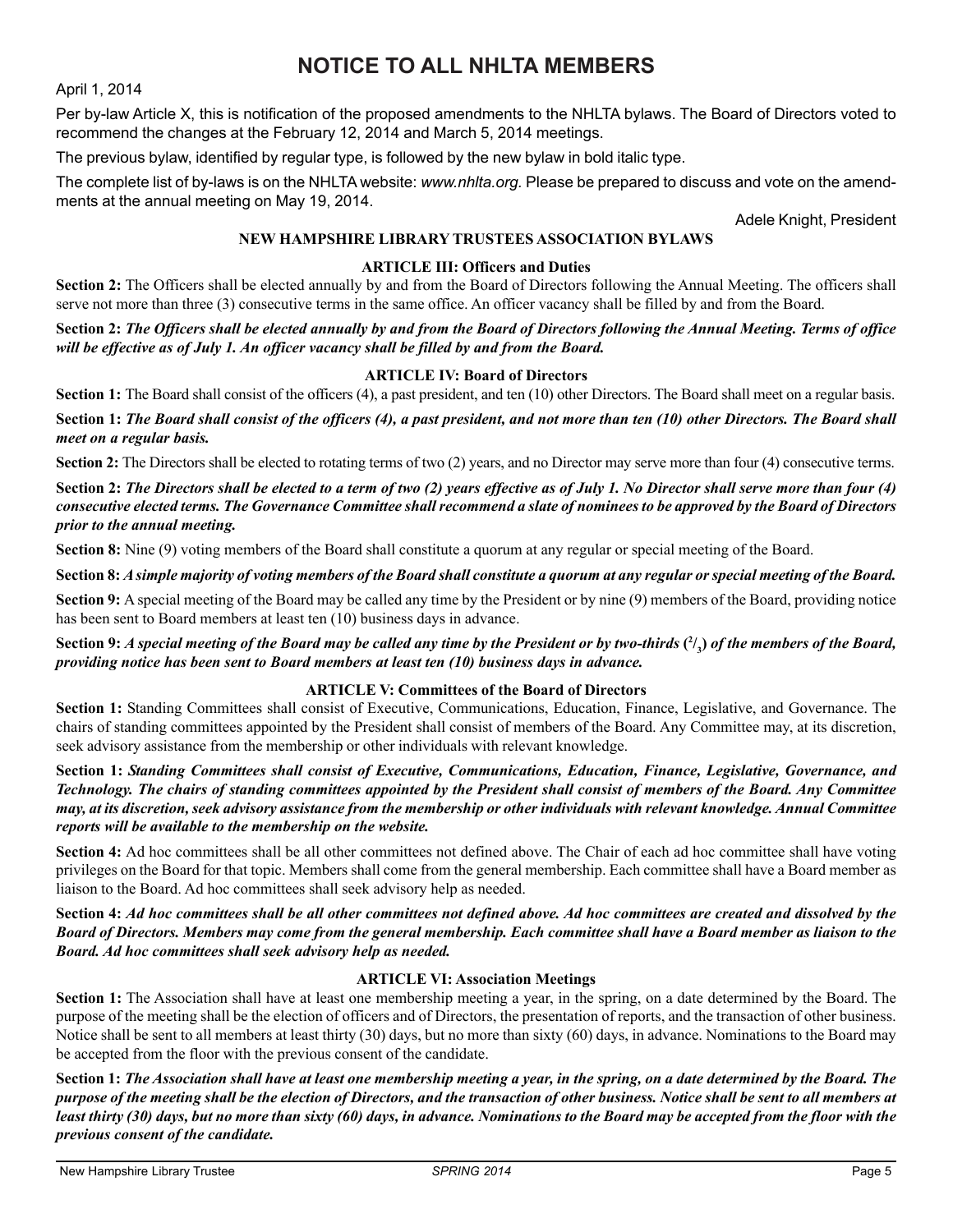### **TRUSTEE TOOLKIT & TRAINING**

### **NEW TRUSTEES ON BOARD – EDUCATION IS A MUST**

By Karen Sheehan Lord, NHLTA Director

Congratulations to all newly elected trustees! As you begin your term, we cannot overemphasize the importance of being properly prepared to assume your duties. There are two solid ways by which a trustee can achieve this goal. A good orientation is a must for a new trustee (including alternates) to perform effectively. An excellent starting point is a meeting with your library director and your board chair, then your full board. A complete tour of the building, an explanation of its services and an introduction to staff is a must. In addition to the NH Library Trustees Manual, we strongly recommend that each new trustee have a binder containing the following information (such a binder may be passed on to future incoming trustees with appropriate updates).

#### *Suggested Materials*

- 1. A list of library trustees with all contact information and term expiration
- 2. The board of trustees by-laws
- 3. The board's committee assignments and duties
- 4. The charter/history of your library
- 5. An organizational chart of your library
- 6. A list of library staff, positions and date of hire
- 7. Job descriptions for staff positions
- 8. Your library's Mission and Vision Statements
- 9. Your library's goals/objectives and long range or strategic plan, plus the board's annual goals
- 10. The policies and procedures for your library, as well as list of approved annual holidays
- 11. The board-approved budget for the current year with back-up material
- 12. Your board's meeting calendar, meeting agendas, minutes and monthly reports
- 13. The last annual report and current library statistics on use and holdings
- 14. A copy of your director's most recent performance review and the Performance Review form
- 15. The NH state laws pertaining to libraries

After reviewing the material in the binder, the new trustee should meet with the chair and director before the next board meeting. The chair should review the committee structure and allow the new trustee to express an interest in where he/ she might best serve. The director should discuss current projects and challenges that the library is facing or may be facing in the future. This is an excellent time for the chair to review materials in the NHLTA binder with emphasis on RSAs, duties and responsibility. The welcoming and integration of the new trustee onto the board so that he or she feels knowledgeable and able to contribute is an important function of the board chair.

#### *Continuing education is important in aiding trustees to perform effectively.*

The second way by which new trustees can become properly prepared to assume their library duties is to participate in education programs, orientations and workshops sponsored by the NHLTA. Details on the Trustee Orientation Workshop scheduled for April 29 are on page 1 of this newsletter. The Annual Conference on May 19 provides another opportunity for all trustees to brush up on a variety of library topics and network with colleagues from around the state. Board chairs should encourage new trustees (and seasoned trustees as well) to take advantage of these opportunities to enhance their skills and knowledge and thus to function more effectively.

*Armed with knowledge, trustees are a formidable force.*  

### *The NHLTA Annual Conference is coming to Concord* The New Hampshire Curmudgeon

So what are you planning on doing May  $19^{th}$ ?

The best show in town will be at the Grappone Conference Center, Concord, where over 350 passionate library trustee advocates will be gathering to listen to outstanding speakers talk on such timely topics as *Relationships with Local Government*, *Planning and Campaigning for a Warrant*, *The Art of Fundraising*, *The Role of Treasurer*, *The ABCs of RSAs*, and much more.

If that isn't enough, breakfast and lunch will be included. Still not enough, you say? How about being able to network with 350+ feverishly active library advocates?

I suggest that signing up early would be a great idea as there are a limited number of slots available, they typically sell out, and you would not want to miss this outstanding library event!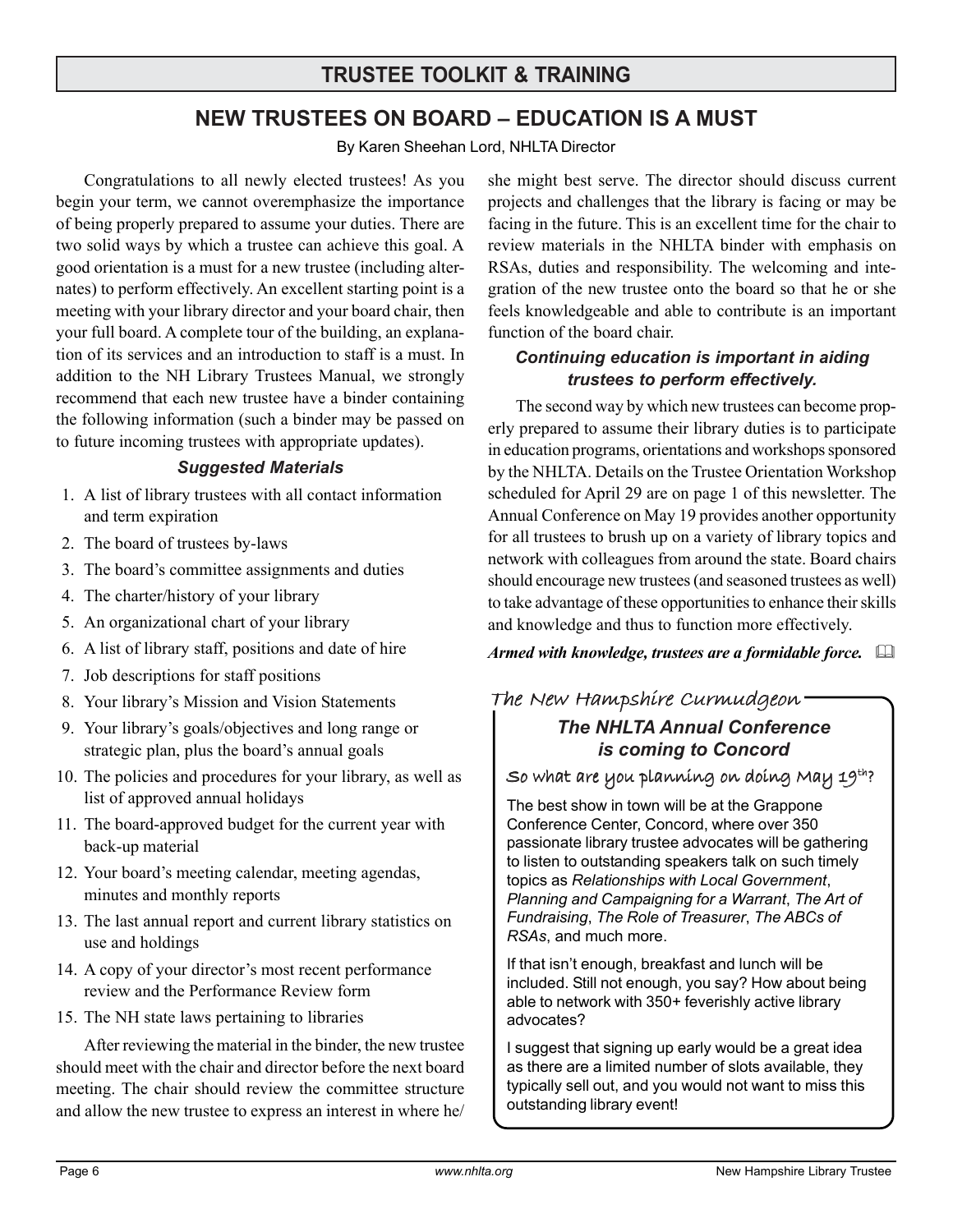### **NHLTA DIRECTOR PROFILE**

### **MEET DAVID L. SIMPSON, JR., NEWLY APPOINTED DIRECTOR OF THE NHLTA**

By Adele Knight, NHLTA President

David Simpson's credentials for membership on the NHLTA Board of Directors were compelling so the Governance Committee interviewed him and recommended him for nomination to the Board to fill a vacancy. The nomination was approved in February. David's name will be submitted for election to a full two-year term to the NHLTA membership at the Annual Meeting and Conference in May.



David has always had an interest in libraries. One of the first things that he and his wife did when they moved to Peterborough was to get library cards. David first took advantage of an opportunity to run for trustee of the Peterborough Town Library for a one-year term. He sought to learn all he could about the library and responsibilities of the board. He met with each of the current directors, spoke with the library director, and began to attend the Monadnock Area Trustees' meetings to meet fellow trustees and share questions and comments. Attending the NHLTA Annual Conferences was another step in David's learning process. He was elected two more times to the Peterborough Town Library's Board of Trustees and has now served as a trustee for five years.

For the past three years, David has been one of the Peterborough Town Library Trustees appointed to serve as a director of the 1833 Society, an independent  $501(c)(3)$  foundation. The mission of the 1833 Society is to raise, through private donations and grants, sufficient funds to finance a major upgrade to the Peterborough Town Library and to assist with the design and construction of a revitalized and updated facility. David first learned about establishing a foundation for this purpose from Terry Knowles.

David has twenty-five years of experience in fundraising for various non-profits, served on the Fairfield, CT, Library Building Committee, and twenty-five years of insurance sales. He also has an interest in the legislative process.

David told me how he always loved to read, and as a young boy would bicycle to the local library. He said that reading often compensates for other things you might not be able to do, as well as help you develop a love for books. David is still an avid reader and a book collector. Importantly, he has always believed that libraries should have a high profile. When asked what led him to consider accepting a nomination as a NHLTA Director, he commented that to maintain a high vision of libraries in the State, especially with the advent of Social Media, it has to be driven from the top down.

Regarding library advocacy, David related what he thought were important means by which Trustees and Friends could advocate for their libraries. He thinks that forming a liaison with Friends of the Library on a one-on-one basis works. Likewise, with Selectmen, budget committee members and administrators—getting to know them one-on-one is beneficial. He suggested giving them honorary library cards and, if you have them, tote bags advertising your library. The goal is to help them understand the importance of the library to the children and the entire town.

David, welcome to the NHLTA Board of Directors.  $\Box$ 

### **THE "PUBLIC" IN PUBLIC LIBRARY**

By Connie Kirwin, NHLTA Director

Have you ever visited a library website searching for the names of the board of trustees and not found them? Have you done the same with the town's website? Usually they have a link to the library's website and one goes around in circles as the search continues and the frustration escalates. About 95% of the trustees of New Hampshire's libraries are elected by the public and the names are public information but unfortunately this information is not always readily available to the public.

Take a close look at your library's website. Can you find the names of your trustee board?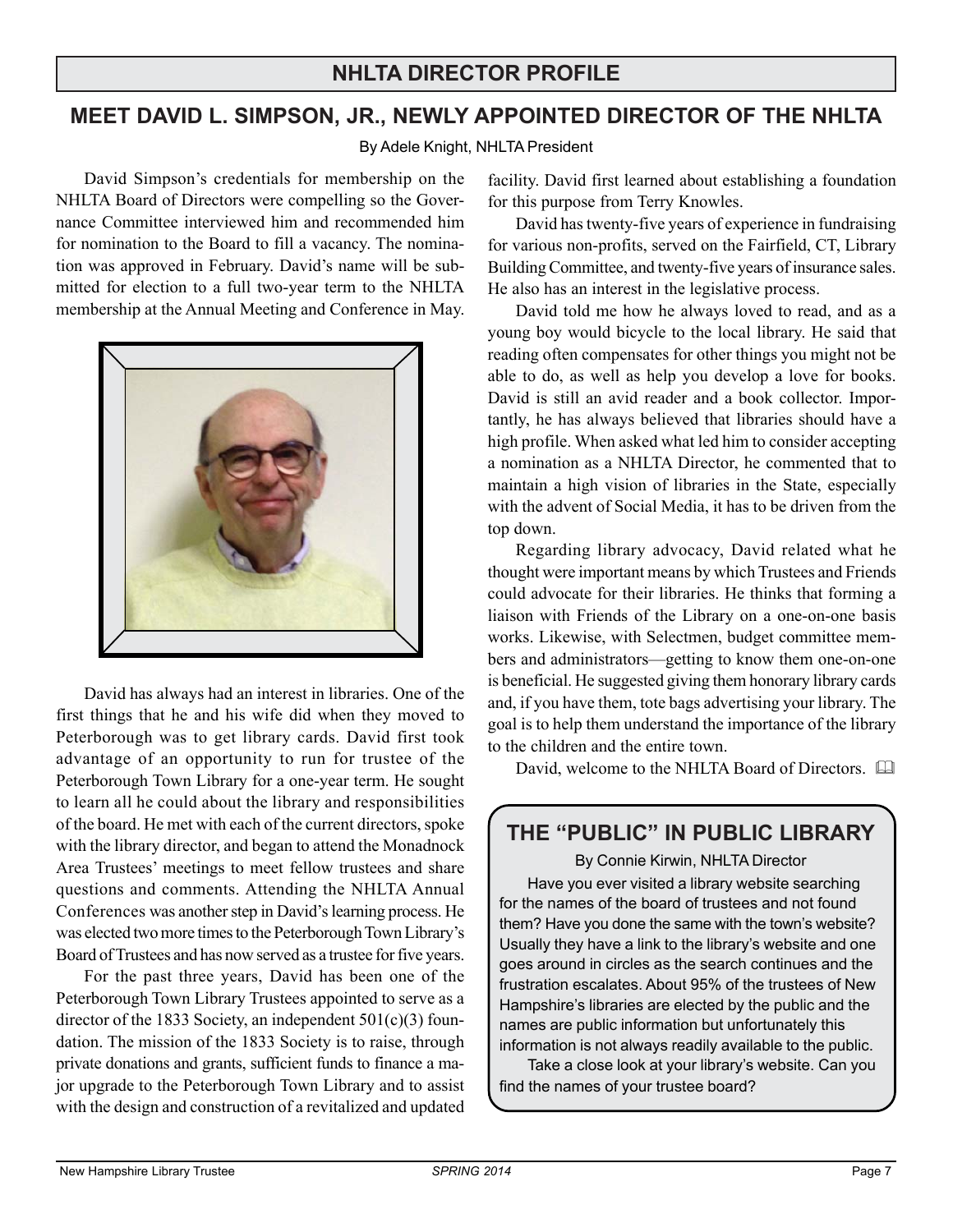### **REGIONAL TRUSTEE NETWORKING WHO ARE THOSE GUYS?!**

NHLTA encourages regional networking among trustees. If you need help organizing, contact a member of the NHLTA Board. We will also publish your meeting date/time/location in the newsletter and on the website (*www.nhlta.org*).

#### *Monadnock Area Regional Trustees* By Adele Knight, NHLTA President and Dublin Library Trustee

Fifteen trustees representing eight libraries attended the Monadnock Area Trustees gathering in the Dublin Public Library on January 17. The main topic was MakerSpaces—a new concept that libraries might incorporate into their programs. MakerSpace takes a do-it-yourself approach where people gather to create, design or learn. Some of the equipment might include a 3D printer software, electronics and craft materials. Teens might make logo robots or digital music. Some libraries are already thinking along these lines. The Keene Library has a 3D printer and the Peterborough Town Library is looking at MakerSpace as they plan their new Library for the 21st Century. It was suggested that this might make a good topic for our Annual Conference. David DeWitt from Dublin who spoke to us about MakerSpaces also displayed some of the digital equipment and books on the subject. He would be happy to give this talk again so if you are interested in learning more, let me know. (*a.knight@nhlta.org*)

Also discussed at this meeting were policies and some of the other technologies used by local libraries.

The next meeting of the Monadnock Area Trustees will be held on Friday, March 21 at the Jaffrey Public Library.

#### *Seacoast Region Trustees*

By Conrad Moses, NHLTA Past President and East Kingston Library Trustee

After the success of their first gathering in January, this group is meeting again on March 28 at the Wiggin Memorial Library in Stratham. An update on events that occurred at town meetings will probably spark a lively discussion. Join this group if you are in a comfortable driving distance of the seacoast area. Network and learn from your peers. Bring along your questions and concerns and success stories. It will be a night to remember and you will make new friends too!

#### *Carrol County Roundtable*

The last meeting of this group was in September at the Madison Public Library and the search is on for a passionate library trustee willing to organize future meetings. The NHLTA is always available to help: contact Connie Kirwin at *c.kirwin@nhlta.org*. 

By Christie V. Sarles, Co-Director Tuftonboro Free Library

I recently heard someone say, "Oh, those library people," as if "library people" were some sort of weird alien species. But in nearly 40 years as a librarian I've encountered literally thousands of "library people," and although I might call a couple of them weird, they've all been distinctly, most definitely, human.

So just who are "those library people?" They are wide-eyed infants in carrycots, gnawing happily on a board book. They are toddlers at the puzzle table, busily sorting shapes and sizes and colors. They are preschoolers reveling in stories and songs and glitter and glue and new friends.

Library people are first graders, eagerly anticipating their weekly library field trip. They are teens with laptops, doing homework after school. They are retirees with reading lists an arm long, and the gift of time.

Library people are travel team moms, in for another stack of books on CD. They are dads borrowing snowshoes for a family hike in the woods. They are families choosing books and games and movies to share on a rainy weekend.

Library people are neighbors checking email, printing boarding passes and tax forms, applying for employment (and unemployment) and health insurance online. They are friends meeting for a Book & Author lunch or a game of Scrabble. They are amateur genealogists researching their family histories.

Library people drop by to read the weekly paper, or to browse the local art exhibit, or simply to interact for a while with another human being. Not all of us have another community.

Library people know where to search for answers to what Garrison Keillor calls life's persistent questions. And for help with the easier stuff, too, like how to raise chickens, or make a kite, or download an eBook. Some library people choose to do all of that online, from home. (More than one, I've heard, in pajamas.)

And all library people, no matter what their age or gender or interests, no matter which genres they prefer—romance or true crime, westerns or biographies, thrillers or poetry, how-tos or histories, comedies or tragedies—and no matter whether in print, audio, visual, digital, electronic, or some new format yet-to-come, all library people love stories. Who on earth doesn't?

In other words, to paraphrase the immortal Pogo, we have met "those library people," and they are…us!

So if you're one of "those library people" who just doesn't have your library card yet, come on in and join the crowd! It only takes a few minutes, comes with a lifetime service guarantee, and will save you money every single time you use it.

Solutions and delight—you'll find them at your local library. They'll be right there along with lots of your friends and neighbors you know, "those library people."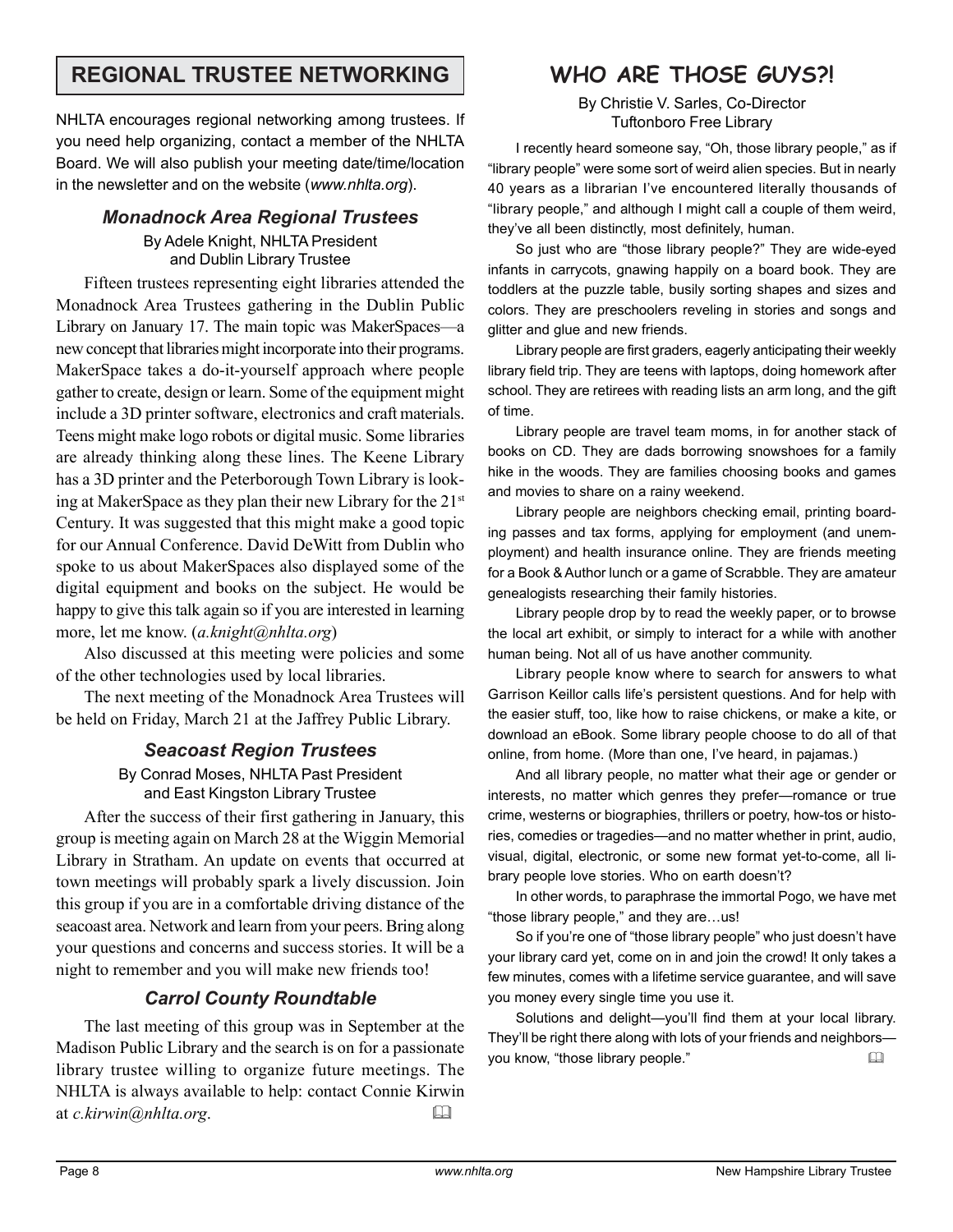### **POLICIES EVERY LIBRARY SHOULD HAVE**

Thank you to the Hooksett Public Library for sharing their Electronic Device Borrowing Agreement policy. This is a sample and should be tailored to fit your library. More policies are available on their website at *www.hooksettlibrary.org.*

### **ELECTRONIC DEVICE BORROWING AGREEMENT**

Borrower must be 18 years old with a valid license and Hooksett library card in good standing. Borrower must sign this agreement and confirm his/her contact information at the time of checkout. Staff will take a copy of the borrower's license and a copy of this signed contract to keep until the item is returned. A copy of the signed agreement will go in the packet with the device.

I, the second is a set of the second of the second in the second in the electronic device I am checking out. The replacement cost of the device (up to \$350.00), its protective case (up to \$35.00), its charging cord (up to\$20.00) if the item is lost, stolen, or broken while in my care. I will pay the replacement fee (of up to \$450.00) if I fail to return the item at all, or in unusable condition (to be determined by the library director).

I agree that the device is in working order at the time I am checking it out. User Initials

I understand that the electronic device can be checked out for two weeks and renewed once as long as there are no holds on the item. I agree to pay overdue fines of \$1.00 per day if I return the electronic device after the due date. If the device is more than 25 days overdue and I do not return it, I understand that I will be held responsible for the (up to \$450.00) cost to replace the device if I don't return the device within 3 days of being notified.

I understand that the electronic device must be returned inside the library directly to a library staff member. The device may not be returned in the outdoor or indoor drop boxes. If I return the device in a drop box, I will be charged a \$25.00 minimum fee for unnecessary risk to the device.

User Signature:  $\Box$ 

Checkout Date: \_\_\_\_\_\_\_\_\_\_\_\_\_\_\_\_\_\_\_ Due Date:

Using the electronic device:

- Library staff will load content onto the device.
- Do NOT register the device with a personal credit card to purchase items. If the library's registration is disturbed by a user, the user will be responsible for the (up to \$450.00) replacement cost.
- Do NOT connect the device to your personal computer with a personal Adobe Digital Editions account. If the library's registration is disturbed by a user, the user will be responsible for the (up to \$450.00) replacement cost.
- Do not let anyone else borrow the device or allow children to play with the device
- Be cautious with the device and keep it safe from water or being dropped. Avoid exposing it to extreme temperatures, like leaving it in your car in the dead of winter or in the summer's heat.
- Return all parts of the device, including the power cable and protective case. Any missing items may result in charges.
- Return the device inside the library directly to a staff member. If the device is returned in a drop box, a \$25 minimum fee will be charged to the user. Do not leave the device on the circulation desk if a staff member is not present.

I understand and agree to these rules for use:

Signature: \_\_\_\_\_\_\_\_\_\_\_\_\_\_\_\_\_\_\_\_\_\_\_\_\_\_\_\_\_\_\_\_\_\_\_\_\_\_\_\_\_\_\_\_\_\_\_\_ Date: \_\_\_\_\_\_\_\_\_\_\_\_\_\_\_\_\_\_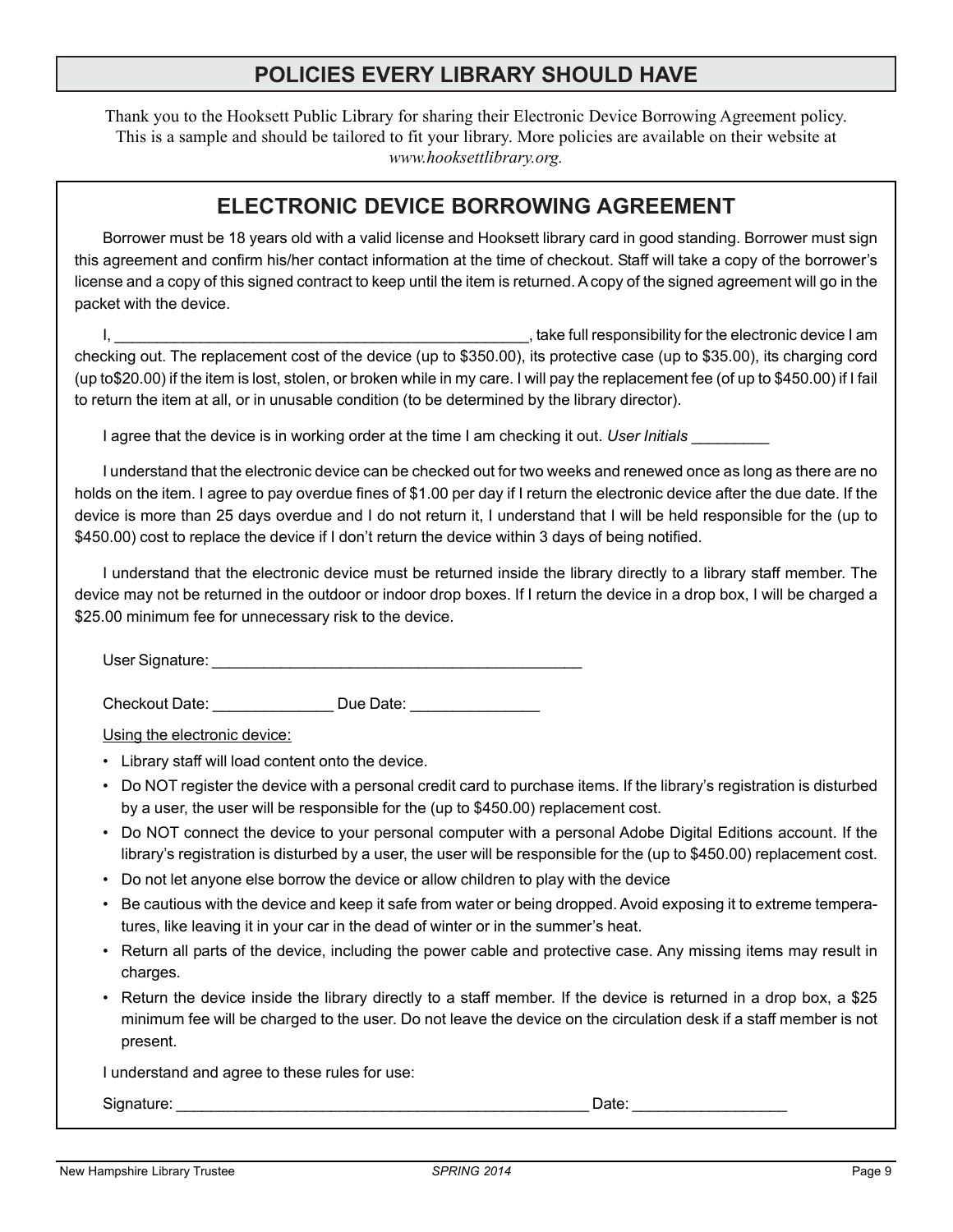### **LIBRARY PROFILE**

### **BETHLEHEM PUBLIC LIBRARY**

By Laura Clerkin, Library Director

Bethlehem Public Library marked its 100<sup>th</sup> anniversary in 2013, complete with gifts received and gifts given. In December 2013 the library opened in a new building—a gift to the town's residents from a man who loved Bethlehem and loved libraries.

The Bethlehem Public Library began in 1913. There had been a subscription library previously, housed in various places around town. The Town Building, completed in 1913, was where the new public library was to be found for the next 100 years. Residents have fond memories of the threeroom library with its dark carved woodwork and tall stacks. Many remember Muriel Brown, the town's librarian for 33 years.

Though Muriel passed away in 2007, she would not be forgotten. Her brother, Arthur "Bud" Jobin loved his sister, and loved Bethlehem, though he had moved away many years ago. Mr. Jobin bequeathed to the Library Trustees \$1.5 million to build a new library building in memory of his sister. There had been talk around town that *someone* was donating money for a new library, but the name was a secret until shortly before the grand opening.

The new library sits just one-half mile east of the former location, on Main Street (Route 302). The site is the former Maplehurst Hotel, later the Chase Tennis Camp. The town took down the hotel and the library broke ground in May. At

almost 5,000 square feet, it is three times the space of the old library. Though the library did not pursue LEED certification, the focus was on making the building as energy efficient as possible. To that end, the building envelope is extremely tight; the walls are almost one foot thick. The windows are non-operational to mitigate air leaks, and there is an air exchange system for the patrons' comfort as well as the welfare of the books.

The Building Committee, library staff, and architect worked together to create a 21st century library. The interior has an open concept; one large space is delineated only by short shelving. The lack of tall stacks allows staff a complete view of the library from the

circulation desk. Embracing the concept that people like to "be alone, together," there are many seating areas for one or two people. Previously, patrons sat shoulder to shoulder at one wooden table. Now people can spread out at tables or in lounge chairs with a modicum of privacy.

Two realistic-looking maple trees flank the Children's room entrance. A large mural is being developed for the far wall that will continue the woodland theme. This area offers oversized stuffed chairs, perfect for parents and children to sit together and read. There is also a tiled craft area with a sink for cleaning up after messy art projects.

One part of the library draws particular interest from patrons as well as the general public: the Community Room. This room seats 50 and has a large flat screen television and other A/V equipment. The purpose of the room is to offer an increased and varied amount of library programming. But it is also a public space. Non-profit groups can reserve the room for meetings and programs. It can be used even when the library is closed, locking off the library and allowing entrance off of the patio. In a small town of 2,500, Bethlehem is in need of just such a space.

While no tax money was used for construction, there are costs to maintain the building. There are now utilities and maintenance in the library budget, an annual increase of approximately \$30,000. When the new budget passes, the



*— continued next page —*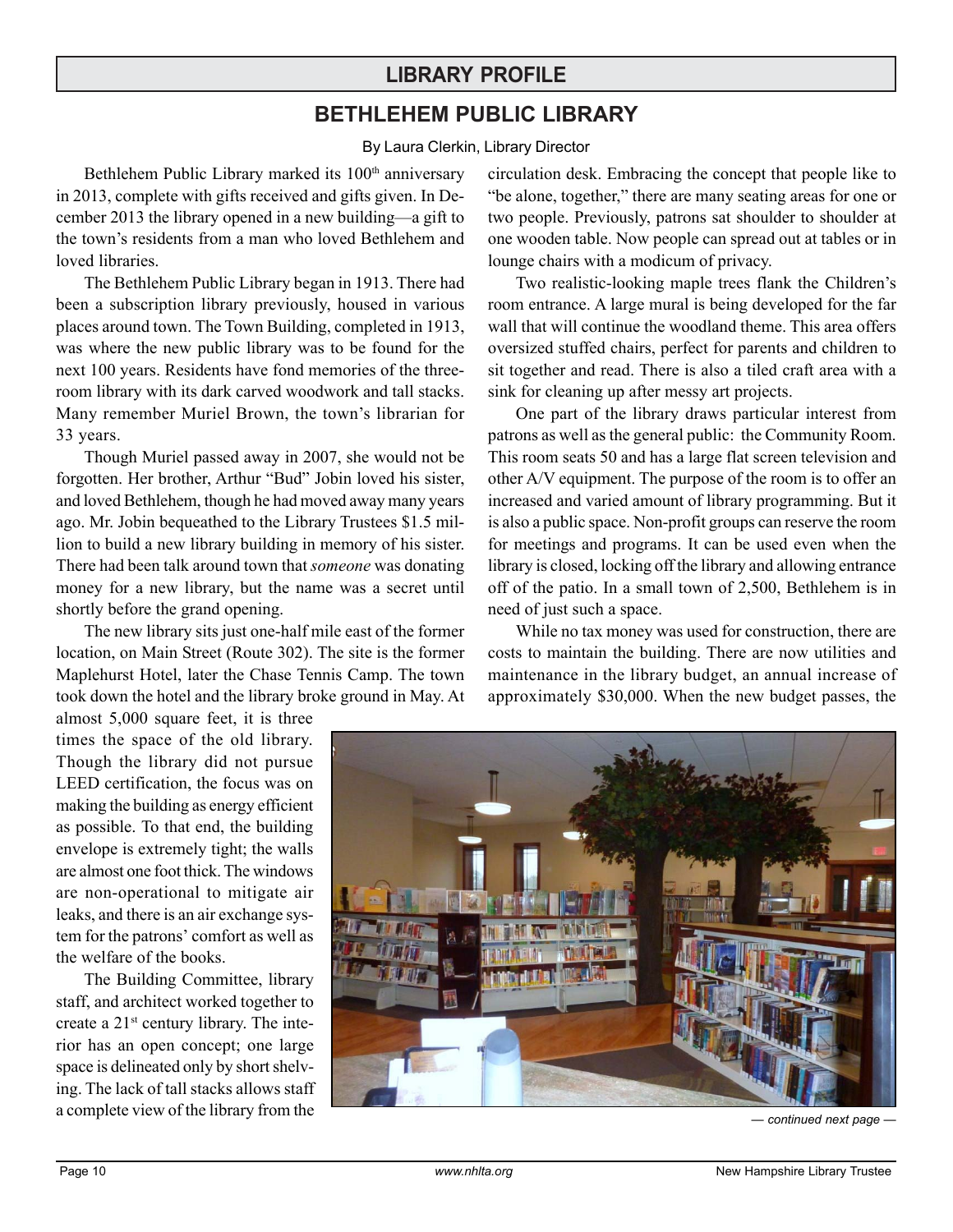### **THE MILDRED P. MCKAY SCHOLARSHIP FUND**

#### By Mark Branoff, NHLTA Treasurer

At its September 1964 Annual Meeting, the New Hampshire Library Trustees Association embarked on the most ambitious project in its eight year history, the creation of a scholarship, for the Public Library Techniques Course at the University of New Hampshire, in honor of former State Librarian Mildred P. McKay. When learning of NHLTA's intent, Mrs. McKay said nothing had pleased her more. At that time only 17 of the 231 New Hampshire public libraries were administered by professional librarians. The UNH course trained the lay librarian in four, three-week summer sessions. Upon completion in the fourth summer, the lay librarian graduated from the program. However, the course costs were beyond the means of many lay librarians. Therefore, scholarships were needed, and donors were sought by the NHLTA for a new scholarship program for the UNH course. Increased book circulation and improved library services would be the result with trained librarians.

In September 1965, the New Hampshire Library Trustees Association formally established a perpetual scholarship fund with the New Hampshire Charitable Fund, now known as the New Hampshire Charitable Foundation (NHCF), nam-

#### **Bethlehem Public Library** continued

library will offer expanded hours, moving from 25.5 to 34 hours, six days per week. When patrons were surveyed last year, they supported more hours and the budget for that.

Staff is excited about the expansion of programs. During 2014, the library plans more movie nights (and days), a continuation of the popular preschool story time and book discussion programs, and a robust summer reading program with multiple entertainers. New programs include an adult literacy education, basic computer classes, and boosting partnerships with both the elementary and high school. Library programs are free and open to all North Country residents and guests.

Bethlehem Library strives to be a "Yes" library and welcomes everyone to be part of the next 100 years. 

ing it after the former State Librarian Mildred P. McKay. The net income from the fund provides scholarship aid to residents of New Hampshire for the purpose of improving library services in the state. This new fund's broad, general purpose not only allowed scholarship aid for the UNH techniques course, but it allowed scholarship aid for other courses as well. The NHCF manages and invests the fund, and the NHLTA distributes the fund's proceeds to scholarship recipients.

NHLTA members and other individuals provided part of the initial funding for the scholarship in 1965 along with other donations, sought from foundations and more individuals, which added to the fund's initial balance. In later years additional donations from foundations, individuals and libraries were received. From its inception in 1965, the McKay Scholarship Fund grew steadily from these donations, along with the fund's appreciation and income generation. In 1966, the first partial scholarships were granted. In 1967, income generation allowed somewhat larger grants to four recipients. In 2013, twenty-five full or partial scholarship grants were awarded.

The scholarship recipient selection criteria for the Mildred P. McKay Scholarship Fund are determined by the Board of Directors of NHLTA. The criteria have changed over the years. Today, NHLTA's three-member Scholarship Committee selects the recipients and the amount of scholarship aid. Today's applicants must be either a current trustee board member or presently employed in a New Hampshire library. Scholarship aid is provided for courses, workshops and conferences. NHLTA's Board of Directors believes that continuing education is the prime factor in providing the highest quality of library services.

The qualifying requirements for scholarship aid consideration by the Scholarship Committee, for board members and for library staff, as well as an application for a scholarship, can be found on NHLTA's website, *www.nhlta.org/nhlta/ scholarship.asp*. 

| <b>New Hampshire Library Trustee STAFF</b><br><b>President and Editor</b><br>Adele Knight<br>Connie Kirwin<br><b>Production Fditor</b><br>Contributing Writers this issue: Mark Branoff, Laura Clerkin<br>Susan Gaudiello, Connie Kirwin<br>Adele Knight, Karen Sheehan Lord<br>Christie Sarles, Loring Webster<br>Connie Kirwin<br>Page Layout & Design<br>Loring Webster and Ann Somers<br>Proofreading | The New Hampshire Library Trustee is published four (4) times a year by:<br>New Hampshire Library Trustees Association<br>53 Regional Drive, Suite 1, Concord, NH 03301<br>The newsletter serves as a means of providing information and news to library<br>trustees in the state of New Hampshire. Subscriptions are included as part of<br>the annual dues for the New Hampshire Library Trustees Association. The<br>content published is for informational purposes only, and is not and should not<br>be considered a substitute for legal advice.<br>© Copyright 2014 New Hampshire Library Trustees Association.<br>Reproduction or use of the contents requires permission from the NHLTA. |
|-----------------------------------------------------------------------------------------------------------------------------------------------------------------------------------------------------------------------------------------------------------------------------------------------------------------------------------------------------------------------------------------------------------|----------------------------------------------------------------------------------------------------------------------------------------------------------------------------------------------------------------------------------------------------------------------------------------------------------------------------------------------------------------------------------------------------------------------------------------------------------------------------------------------------------------------------------------------------------------------------------------------------------------------------------------------------------------------------------------------------|
| E-mail submissions and inquiries to: a.knight@nhlta.org                                                                                                                                                                                                                                                                                                                                                   | POSTMASTER: Address correction requested.                                                                                                                                                                                                                                                                                                                                                                                                                                                                                                                                                                                                                                                          |